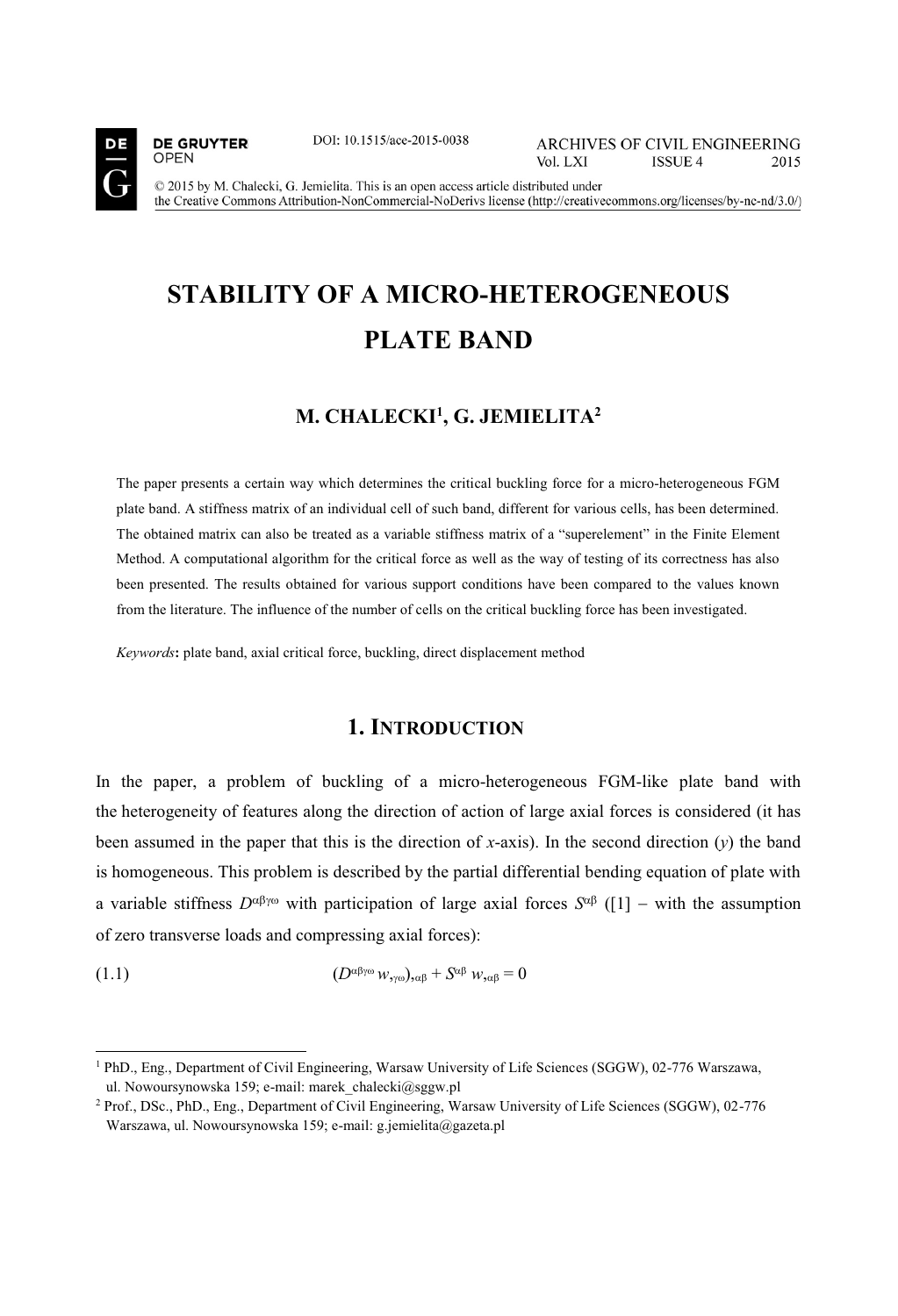If the band stiffness and boundary conditions do not depend on the *y* variable, Eq. (1.1) can be written in a form:

(1.2) 
$$
\frac{\partial^2}{\partial x^2} \left( D(x) \frac{\partial^2}{\partial x^2} w(x,t) \right) + S \frac{\partial^2 w(x)}{\partial x^2} = 0.
$$

 $D(x)$  denotes a plate stiffness, defined as

$$
D = \frac{E(x)h^3}{12(1 - v^2(x))}.
$$

In the case of periodically heterogeneous materials (FGM-like materials) the highly oscillating variability (jump discontinuity) of the band stiffness makes Eq. (1.2) very hard to solve (if not impossible to solve) by means of classical methods of analysis of differential equations. This problem is usually overcome by application of various techniques of homogenization – in last years mainly the tolerance averaging technique [2], but also the asymptotic homogenization, the method of effective modules, etc.

Jędrysiak [2] pondered natural vibrations of a micro-heterogeneous thin plate band with the use of the tolerance modeling, whereas Wierzbicki et al. [3] stated as follows: "From among many known ways of the modeling of problems of the mechanics of periodic media, the tolerance modeling stands out due to relative simplicity of consideration of the scale effect. This advantage of the tolerance modeling resulted in the description and solution of many problems of the mechanics of heterogeneous media. Unfortunately, we can obtain here only approximate solutions, for which we do not know effective methods to evaluate the accuracy of the obtained solutions".

Disagreeing with the above statement, the Authors decided to prove that in the case of the problems presented in [2], [4], [5], [8], [9] a solution can be obtained which is exact [6] or formally exact [7] within the framework of the theory of thin plates.

The microperiodic FGM-like plate band is modeled as a system with properties changing in a discrete way between two levels – micro and macro. This paper presents that it is possible to obtain an exact solution to the problem of seeking of critical buckling force with the use of methods of structural mechanics. The aim of the paper is the exact calculation of the critical buckling force for a thin plate band with a microstructure showed in Fig. 1. According to the Author's knowledge, there are no items in the accessible literature where the problem of buckling of such band would be solved in the way allowing obtaining an exact solution.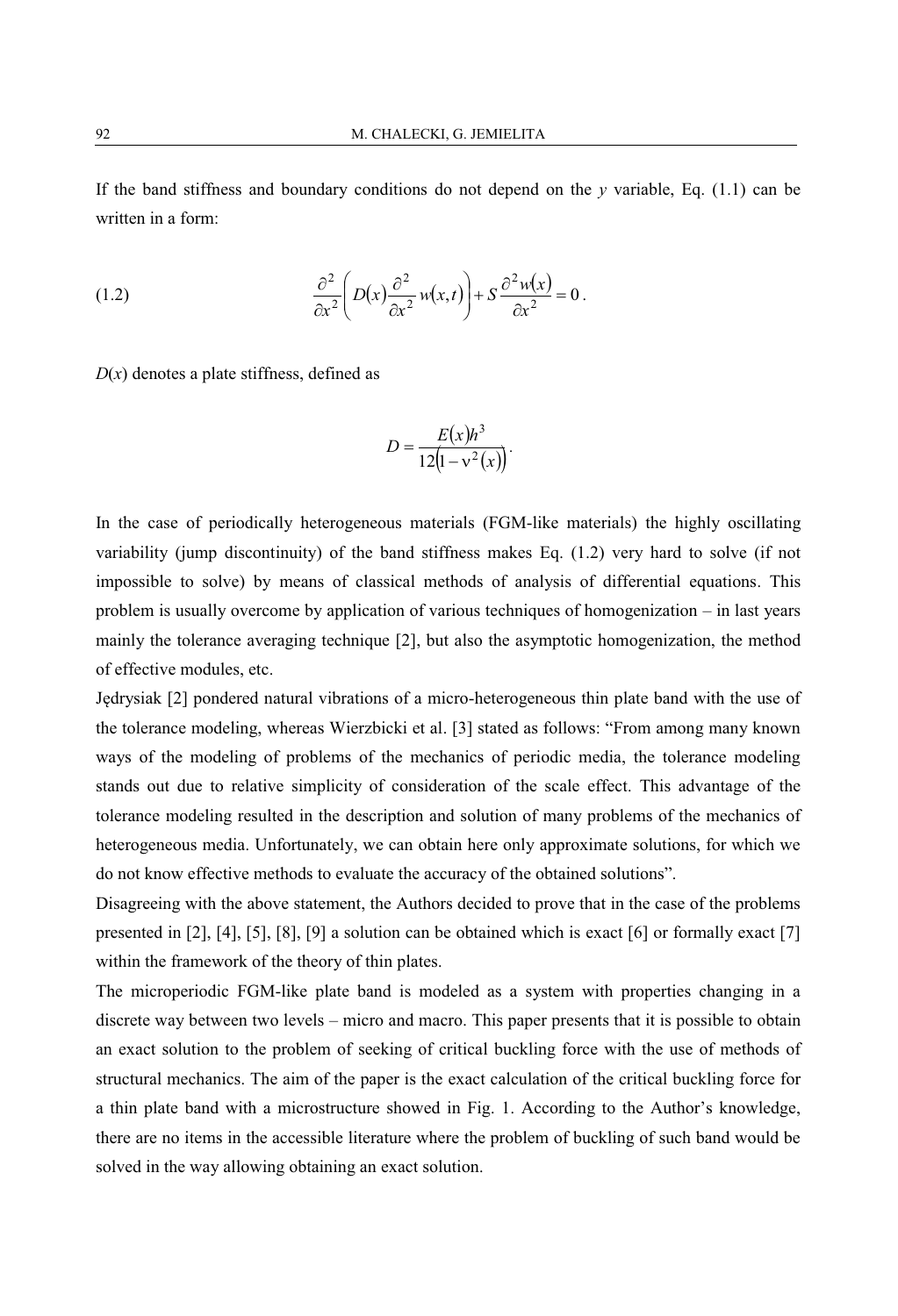# **2. BASIC ASSUMPTIONS**

Let us consider a Kirchhoff's plate band with the width *L* and thickness *h*, having a microstructure presented in Fig. 1. Along the *x*-axis, the plate band consists of *N* bands (cells, elements) with a constant width equal to

$$
l = \frac{L}{N}.
$$



Fig 1. Plate band with FGM-like microstructure

Each band (cell) with the width *l* consists of three parts (subcells) and two materials: 1 (matrix) and 2 (inclusion) with stiffnesses  $D_1$  i  $D_2$  respectively (Fig. 2), wherein



Fig 2. Dimensions of the cell of a number [*j*]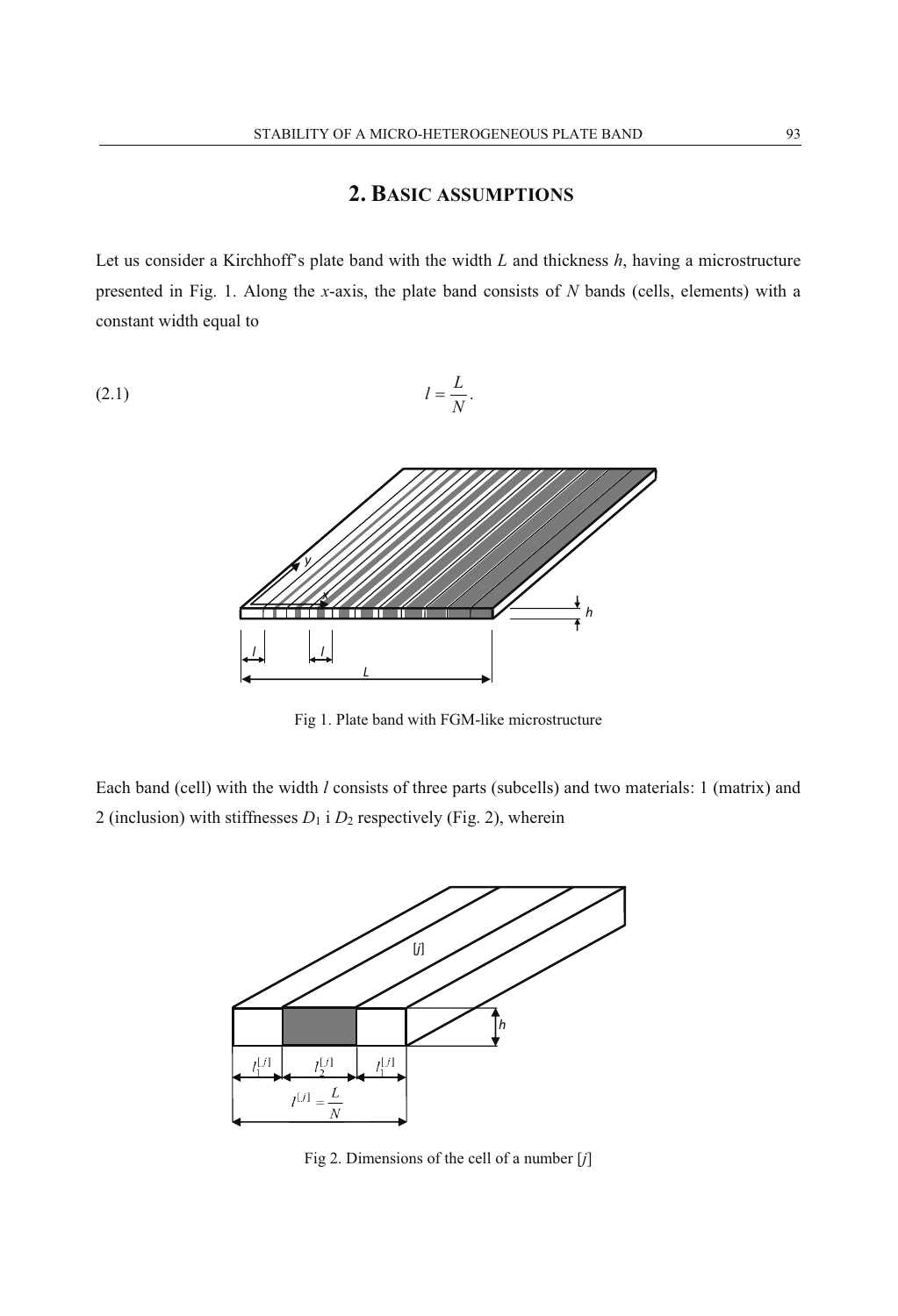(2.2) 
$$
D_1 = D = \frac{E_1 h^3}{12(1 - v_1^2)} = \frac{E h^3}{12(1 - v^2)}, \ D_2 = \eta D, \ D > 0, \ \eta > 0
$$

and  $\eta$  denotes a stiffness coefficient (any positive non-zero real number). The widths of the band element  $I_1^{[j]}, I_2^{[j]}$  are calculated as:

$$
I_1^{[j]} = \xi_1^{[j]}l \, , \, I_2^{[j]} = \xi_2^{[j]}l \, ,
$$

The fraction coefficients  $\xi_1^{[j]}$ ,  $\xi_2^{[j]}$  and the width  $l^{[j]}$  of the band element are determined from the formulas

(2.3) 
$$
\xi_1^{[j]} = \frac{1}{2} \left( 1 - \frac{j-1}{N-1} \right), \ \xi_2^{[j]} = \frac{j-1}{N-1}, j = 1, 2, 3, ..., N, l = 2l_1^{[j]} + l_2^{[j]} = \frac{L}{N}
$$

A band element with the width  $l^{[j]}$  can be treated as a bar element with the section  $F = h \times b$ ,  $b = 1$  m. To obtain the critical buckling force for the microperiodic band with the width  $L$ , the stiffness matrix for a typical bar element (cell) with the length  $I^{[j]} = 2I_1^{[j]} + I_2^{[j]}$  is to be determined.

| $D_1$     | $D_2$     | $D_1$  | h |
|-----------|-----------|--------|---|
| $I^{[j]}$ | ıU1       | rl i 1 |   |
|           | $I^{[j]}$ |        |   |

Fig 3. Dimensions of the bar superelement

As a typical band element with the width *l* [*j*] consists of three bands with a various width, the bar element with the width  $l^{[j]}$  will be denoted as "superelement" consisting of three elements (Fig. 3).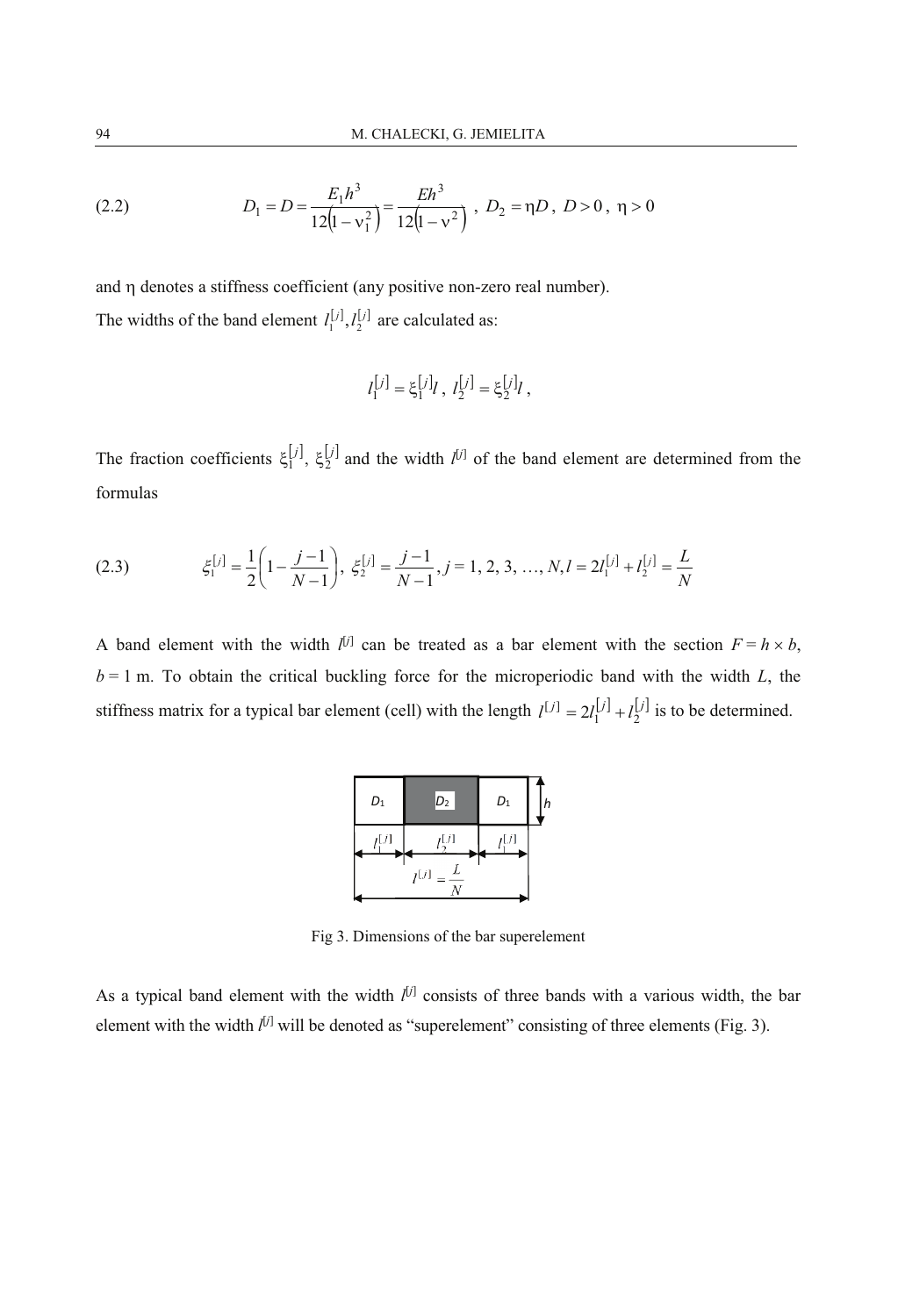# **3. STIFFNESS MATRIX OF A BAND ELEMENT [***J***]**

Let us consider a bar element fixed on both ends, the bar having a jump-type variable stiffness and whose nodes  $(j-1)$  and  $(j)$  are subjected to displacements (rotations and relocations)  $\varphi_{j-1}^{[j]}, \varphi_{j}^{[j]}$  $w_{j-1}^{[j]}$ ,  $w_j^{[j]}$  (Fig.4).



Fig 4. Computational model of the superelement (band element – periodicity cell)

Using the well known stiffness matrices of the bar element fixed on both sides (transformation formulas), after the elimination of the rotation angles and relocations of the nodes 1 and 2 of the element [*j*], we obtain the following dependence between the node forces  $\phi_{j-1}^{[j]}, \phi_{j}^{[j]}, W_{j-1}^{[j]}, W_{j}^{[j]}$ and the rotation angles  $\varphi_{j-1}^{[j]}, \varphi_j^{[j]}$  as well as the relocations  $w_{j-1}^{[j]}, w_j^{[j]}$ .

$$
\mathbf{\Phi}^{[j]} = \mathbf{K}^{[j]} \mathbf{\phi}^{[j]},
$$

where

(3.2) 
$$
\mathbf{K}^{[j]} = \begin{bmatrix} k_{11} & k_{12} & -k_{13} \\ k_{12} & k_{22} & -k_{13} \\ -k_{13} & -k_{13} & k_{33} \end{bmatrix}, \mathbf{\Phi}^{[j]} = \begin{bmatrix} \phi_{j-1}^{[j]} \\ \phi_{j}^{[j]} \\ iW_{j-1}^{[j]} \end{bmatrix}, \mathbf{\phi}^{[j]} = \begin{bmatrix} \phi_{j-1} \\ \phi_j \\ \psi^{[j]} \end{bmatrix}
$$

(3.3) 
$$
\psi^{[j]} = 2(\psi_{j}^{[j]} - \psi_{j-1}^{[j]}), \quad lW_{j}^{[j]} = -lW_{j-1}^{[j]}, \quad \psi_{j-1}^{[j]} = \frac{w_{j-1}}{l}, \quad \psi_{j}^{[j]} = \frac{w_{j}}{l},
$$

(3.4) 
$$
k_{11} = -\frac{\beta_1^{[j]} B_1^{[j]}}{(n-j)\xi_1^{[j]}} + \frac{\theta_1^{[j]} B_2^{[j]}}{4(\xi_1^{[j]})^3}, \ k_{12} = -\frac{\beta_1^{[j]} A_1^{[j]}}{(n-j)\xi_1^{[j]}} + \frac{\alpha_1^{[j]}}{2\xi_1^{[j]}} + \frac{\theta_1^{[j]} A_2^{[j]}}{4(\xi_1^{[j]})^3},
$$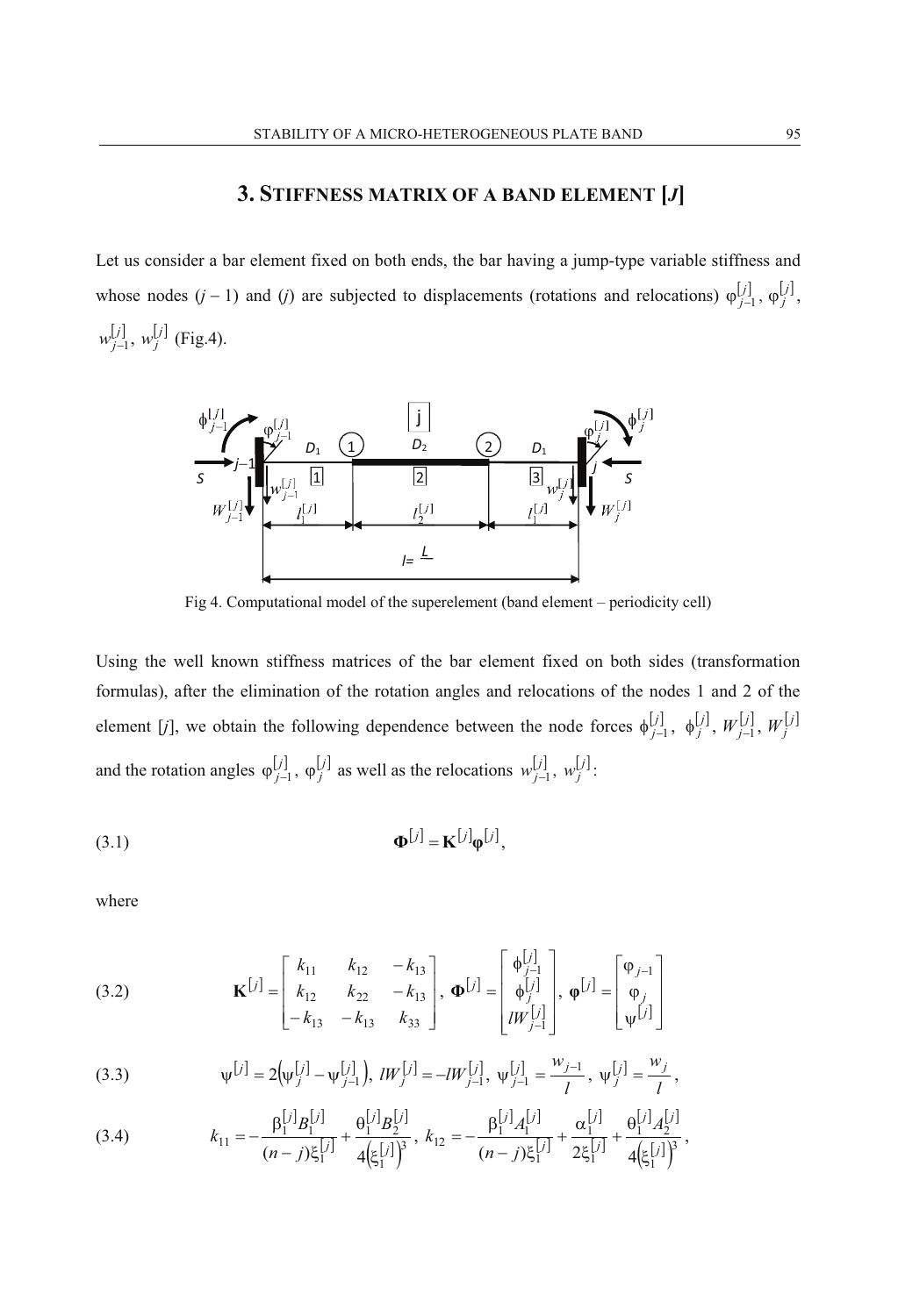$$
k_{13} = -\frac{C_1^{[j]} \beta_1^{[j]}}{8(k-1)(\xi_1^{[j]})^2} + \frac{\theta_1^{[j]}}{4(\xi_1^{[j]})^2} \left(1 - \frac{C_2^{[j]}}{2}\right)
$$

$$
k_{33} = \frac{C_1^{[j]} \theta_1^{[j]}}{16(j-1)(\xi_1^{[j]})^3} - \frac{1}{8(\xi_1^{[j]})^4} \left(2\theta_1^{[j]} - (\sigma\xi_1^{[j]})^2\right) \left(1 - \frac{C_2^{[j]}}{2}\right)
$$

The functions  $\alpha_k^{[j]}, \beta_k^{[j]}, \theta_k^{[j]}$  are described as  $(k = 1, 2)$ 

(3.5) 
$$
\alpha_k^{[j]} = \sigma_k^{[j]} \frac{\sin \sigma_k^{[j]} - \sigma_k^{[j]} \cos \sigma_k^{[j]}}{2(1 - \cos \sigma_k^{[j]}) - \sigma_k^{[j]} \sin \sigma_k^{[j]}}, \beta_k^{[j]} = \sigma_k^{[j]} \frac{\sigma_k^{[j]} - \sin \sigma_k^{[j]}}{2(1 - \cos \sigma_k^{[j]}) - \sigma_k^{[j]} \sin \sigma_k^{[j]}},
$$

$$
\theta_k^{[j]} = \alpha_k^{[j]} + \beta_k^{[j]}
$$

where

(3.6) 
$$
\sigma_1^{[j]} = \xi_1^{[j]} \sigma, \sigma_2^{[j]} = \xi_2^{[j]} \sigma \sqrt{\frac{1}{\eta}}, \sigma = l \sqrt{\frac{S}{D}},
$$

*D* is measured in Nm,  $\sigma$  is a dimensionless quantity and *S* is a critical buckling force being sought. The coefficients  $A_1^{[j]}$ ,  $A_2^{[j]}$ ,  $B_1^{[j]}$ ,  $B_2^{[j]}$ ,  $C_1^{[j]}$ ,  $C_2^{[j]}$  for a given element (cell) of a number *j* depend on the parameters  $j$ ,  $N$ ,  $\eta$ . The form of these coefficients is quite complicated (each of them occupies ca.  $\frac{3}{4} \div 1$  side of A4 sheet), therefore the formulas for these coefficients will not be presented in this paper.

#### **4. BAND STIFFNESS MATRIX**



Fig. 5. Schematic section of a plate band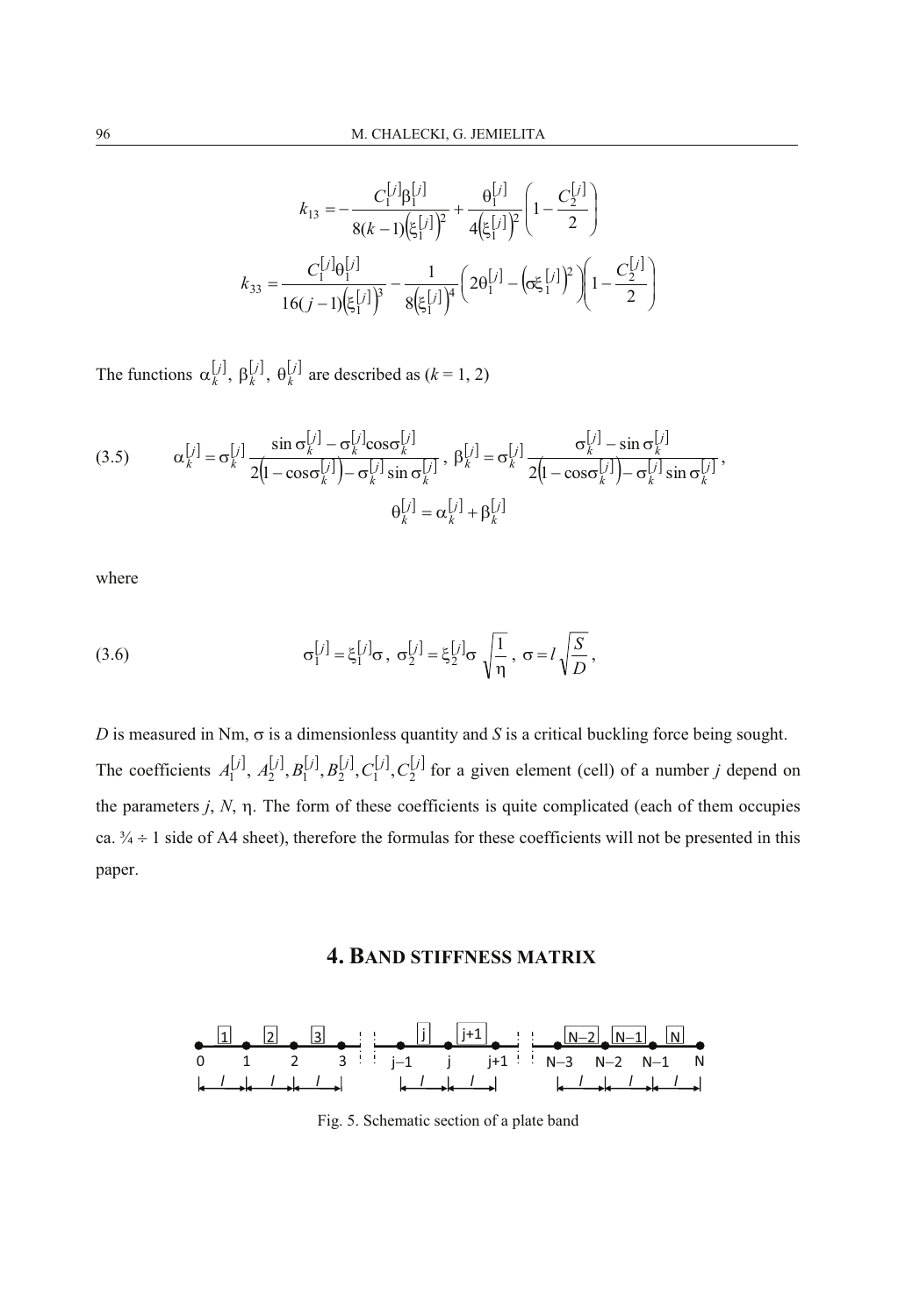The band under consideration consists of *N* elements with  $N+1$  nodes. Fig. 5 schematically shows a band section with *N* cells. The unknowns are generalized node displacements  $\varphi_i$ ,  $w_i$  or  $\varphi_j$ ,  $\psi_i = w_i/l$ . For any node *j*  $(1 \leq j \leq N-1)$ , two equilibrium equations can be written

(4.1) 
$$
\phi_j^{[j]} + \phi_j^{[j+1]} = 0, \ W_j^{[j]} + W_j^{[j+1]} = 0, \ j = 1, 2, 3, ..., N-1,
$$

which comprise five unknown generalized displacements  $\varphi_{j-1}, \varphi_j, \varphi_{j+1}, \psi^{[j]}, \psi^{[j+1]}$ . Finally we obtain the set of  $2(N-1)$  equations with  $2(N-1)$  unknowns. This set will be written in the form

(4.2) 
$$
\mathbf{K}\mathbf{\varphi} = 0, \dim \mathbf{K} = 2(N-1) \times 2(N-1), \dim \mathbf{\varphi} = 2(N-1) \times 1,
$$

where **K** is the band stiffness matrix with the elements being a function of a value of  $\sigma$  being sought (given by formula  $(3.6)_{3}$ ), whereas  $\varphi$  is a one-column matrix of generalized displacements.

The structure of the matrices **K** and  $\varphi$  is presented below (the empty cells are equal 0). As the matrix **K** is symmetric, we present only its upper part.

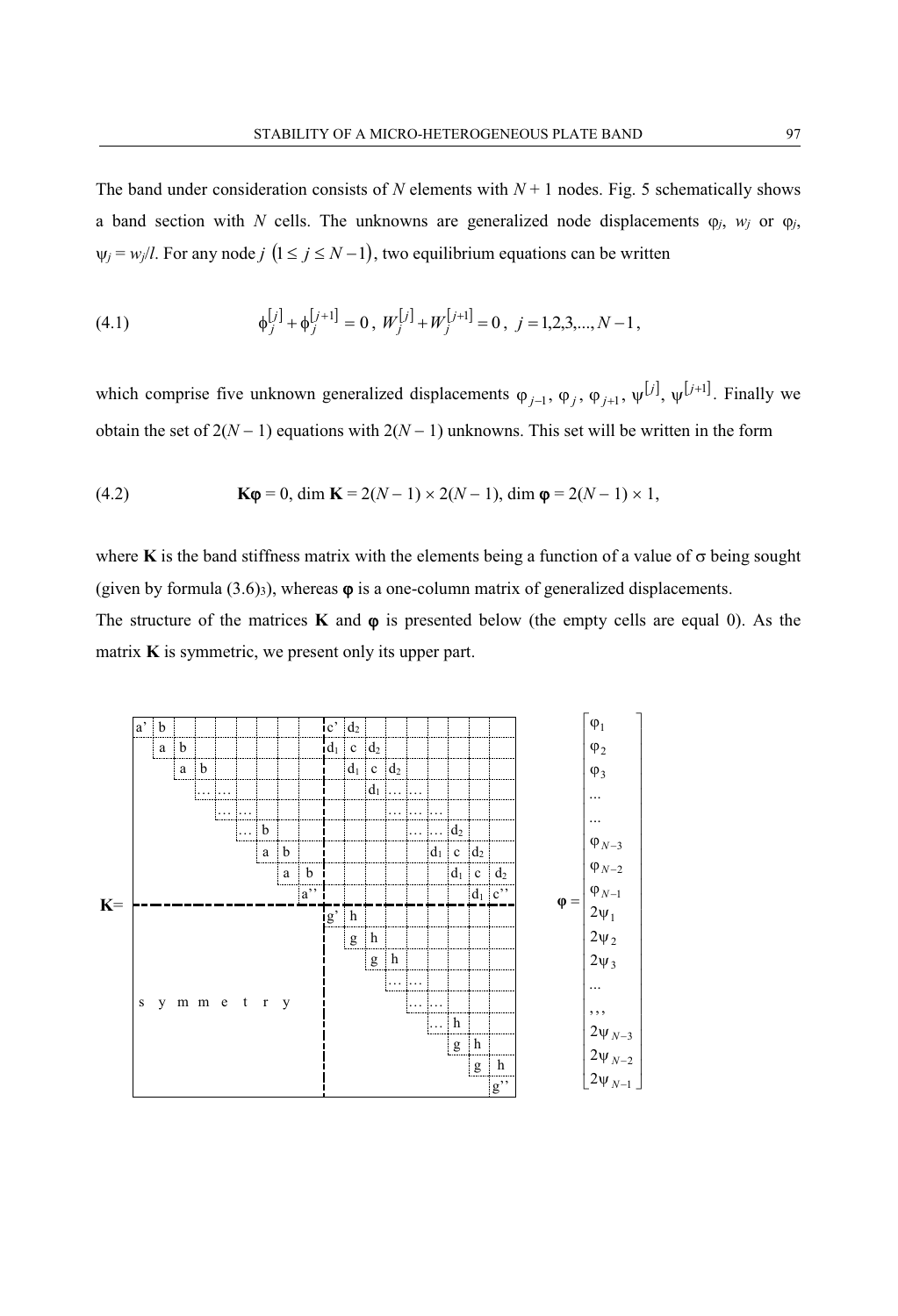The matrix **K** consists of four band submatrices. Individual terms are equal:

$$
a^{(i)} = k_{12}^{(i)} + k_{12}^{(i+1)}, \ a^i = \frac{1}{2}\alpha_p + k_{12}^{(2)}, \ a^{i} = \frac{1}{2}\eta\alpha_k + k_{12}^{(N-1)}, \ b^{(i)} = k_{11}^{(i)},
$$
  

$$
c^{(i)} = k_{13}^{(i)} + k_{13}^{(i+1)}, \ c^i = -\frac{1}{4}\theta_p + k_{13}^{(2)}, \ c^i = \frac{1}{4}\eta\theta_k + k_{13}^{(N-1)}, \ d_1^{(i)} = k_{13}^{(i)}, \ d_2^{(i)} = k_{13}^{(i+1)},
$$
  

$$
e^{(i)} = k_{13}^{(i)} + k_{13}^{(i+1)}, \ e^i = -\frac{1}{4}\theta_p + k_{13}^{(2)}, \ e^{i} = \frac{1}{4}\eta\theta_k + k_{13}^{(N-1)}, \ f_1^{(i)} = k_{13}^{(i)}, \ f_2^{(i)} = k_{13}^{(i+1)},
$$
  

$$
g^{(i)} = k_{33}^{(i)} + k_{33}^{(i+1)}, \ g^i = \frac{1}{8}\delta_p + k_{33}^{(2)}, \ g^{i} = \frac{1}{8}\eta\delta_k + k_{33}^{(N-1)}, \ h^{(i)} = k_{13}^{(i)}
$$

where the superscript in the terms  $a \div h$  denotes the submatrix row number and in the terms  $k -$  the band cell (element) number (hence, e.g. the term  $f_1$  is in the  $3^{rd}$  row of the lower left submatrix, so it requires to take the term  $k_{13}$  for the cell with  $j = 3$ , whereas the term  $f_2$  in the same row – the term  $k_{13}$  for the cell with  $j = 4$ ). The terms  $k$  are given by Eqs (3.4).

Special attention must be paid to the first and the last element, i.e. for  $j = 1$  and  $j = N$ . The terms  $\xi_1$ and  $\xi_2$  take the value (Eqs (2.3)): for  $j = 1$ ,  $\xi_1 = \frac{1}{2N}$ ,  $\xi_2 = 0$ ; for  $j = N$ ,  $\xi_1 = 0$ ,  $\xi_2 = \frac{1}{N}$ . The first cell has the constant stiffness *D*, the last one – the constant stiffness  $D_2 = \eta D$ . Moreover, these cells in general are not supported as in Fig. 3 because the left support of the first cell (point 0 in Fig. 5) and the right support of the last one (point *N* in Fig. 5) can be supported in any way. For the transformation formulas for the first and the last cell, depending on their supports.

The terms *a', a'', c', c'', e', e'', g', g''* concern the first and the last cell. Depending on support conditions, the coefficients  $\alpha \div \delta$  contained there are equal:

- for a fixed boundary:

$$
\alpha_p = \alpha(\sigma), \ \alpha_k = \alpha\left(\frac{\sigma}{\sqrt{\eta}}\right), \ \theta_p = \theta(\sigma), \ \theta_k = \theta\left(\frac{\sigma}{\sqrt{\eta}}\right), \ \delta_p = 2\theta(\sigma) - \sigma^2, \ \delta_k = 2\theta\left(\frac{\sigma}{\sqrt{\eta}}\right) - \frac{\sigma^2}{\eta},
$$

 $-$  for a hinged boundary:

$$
\alpha_p = \theta_p = \alpha'(\sigma), \ \alpha_k = \theta_k = \alpha' \left(\frac{\sigma}{\sqrt{\eta}}\right), \ \delta_p = \alpha'(\sigma) - \sigma^2, \ \delta_k = \alpha' \left(\frac{\sigma}{\sqrt{\eta}}\right) - \frac{\sigma^2}{\eta},
$$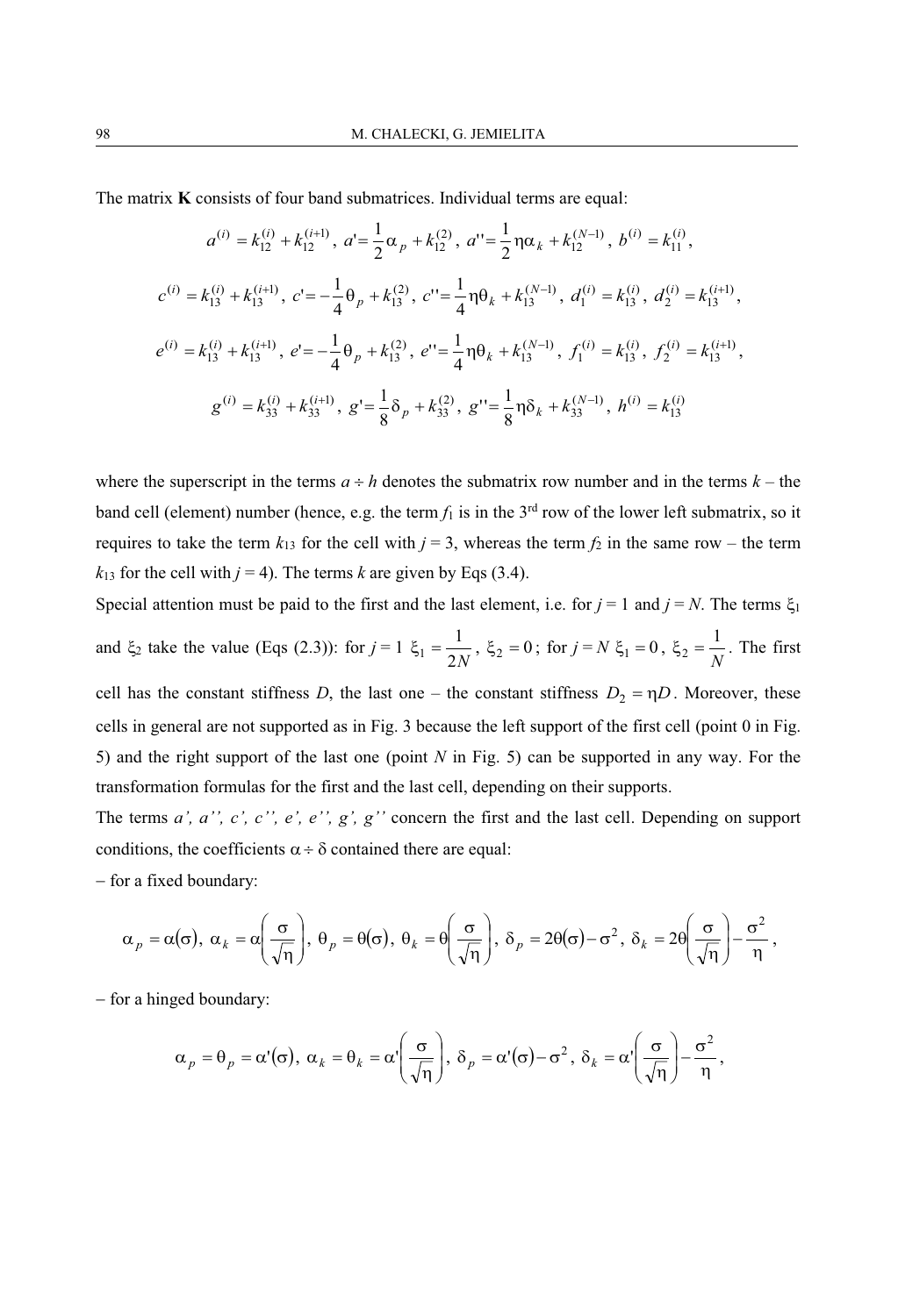– for a fixed boundary with the possibility of transverse movement:

$$
\alpha_p = \alpha''(\sigma), \ \alpha_k = \alpha''\left(\frac{\sigma}{\sqrt{\eta}}\right), \ \theta_p = \theta_k = \delta_p = \delta_k = 0,
$$

 $-$  for a free boundary:

$$
\alpha_p = \alpha'''(\sigma), \ \alpha_k = \alpha''' \left(\frac{\sigma}{\sqrt{\eta}}\right), \ \theta_p = \theta_k = \delta_p = \delta_k = 0,
$$

where  $\alpha$  and  $\theta$  are given by Eqs (3.4), whereas:  $\alpha' = \frac{\sigma^2 \sin \sigma}{\sin \sigma - \sigma \cos \sigma}$  $\sin \sigma - \sigma \cos$  $\sigma^2 \sin \theta$  $\frac{2 \sin \sigma}{\sigma}$ ,  $\alpha$ " =  $\sigma$  ctg $\sigma$ ,  $\alpha$ "' =  $-\sigma$  tg $\sigma$ .

#### **5. DETERMINATION OF APPROXIMATED VALUE**

#### **OF CRITICAL BUCKLING FORCE**

From the condition *Det*  $\mathbf{K} = 0$ , for the given *N* and  $\eta$ , we can determine the value of  $\sigma$  and then – from the Eq. (3.2) – values of critical buckling force. For a microperiodic plate band, the matrix **K** is in general of large size, its terms depend on the quantities given by Eqs (3.4) in a very complicated way and additionally those quantities depend on the value of  $\sigma$ , so the functional dependence  $f(\sigma) = Det \mathbf{K}$  is extremely intricate and the determination of subsequent zeros can take a lot of time even for computers with a good processor (but the most probable is that the calculations will shut down due to complete occupancy of operational memory). Therefore, the best way is to assume an initial value  $\sigma_0$  for the given parameters  $\eta$ , *N* and, for a given step of increase of this initial value, after the determinant value has changed the sign, apply the secant method for finding such a value of  $\sigma_{kr}$  which implies  $Det\mathbf{K}(\sigma_k) \cong 0$ . This value can be determined with any required accuracy.

Having the critical value  $\sigma_{kr}$  determined, the critical buckling force can be calculated from formulas  $(3.6)$ <sub>3</sub> and  $(2.1)$  which yield

(5.1) 
$$
S_{kr} = \sigma_{kr}^2 \frac{D}{l^2} = \sigma_{kr}^2 \frac{N^2}{L^2} D,
$$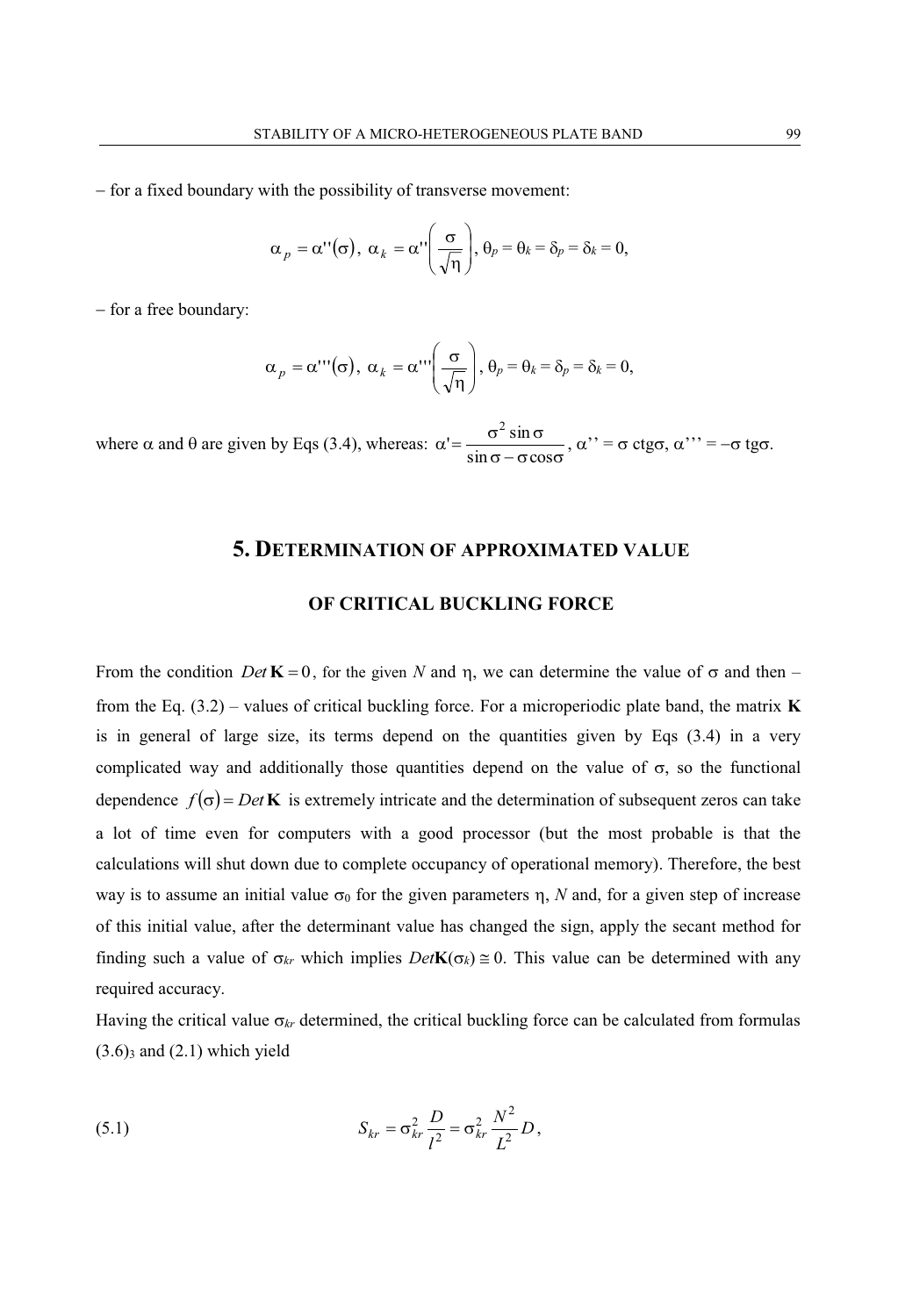where  $D$  – according to Fig. 2 and formulas  $(2.2)$  – is the stiffness of the first subcell and the reference stiffness.

As example, the calculations for a 6-cell plate  $(N = 6)$  fixed on the left end and supported on hinge on the right end were performed (Fig. 6a). The stiffness coefficient was taken as  $\eta = 5$ . It can be estimated with high accuracy that  $Det$ **K** = 0 for  $\sigma_{akr}$  = 0,97805 hence the critical force is equal (cf. Eq. (5.1))

(5.2a) 
$$
S_{akr} = 34.437 \frac{D}{L^2}.
$$

Next, for the plate with similar support conditions but fixed on the right end and supported on hinge on the left end (Fig. 6b) the value  $\sigma = 0.99916$  is obtained and the critical force is equal

(5.2b) 
$$
S_{_{bk}} = 35.939 \frac{D}{L^2}.
$$

The obtained result corresponds with engineer's intuition because the more flexible element is placed at the fixing of the plate in Fig. 6a than at the fixing of that in Fig. 6b, thus this second plate should be characterized by a higher critical force.



Fig. 6. The bands fixed on the one end and supported on hinge on the another end

Similarly, for the plate band with  $N = 8$  and  $\eta = 5$  the results are

(5.3) 
$$
\sigma_{akr} = 0.73185, S_{akr} = 34.279 \frac{D}{L^2}, \sigma_{bkr} = 0.74908, S_{akr} = 35.911 \frac{D}{L^2}.
$$

For the plates presented in Fig. 7, exactly the same results will be obtained provided the fraction coefficients (2.3) have the form

(5.4) 
$$
\xi_1^{[j]} = \frac{1}{2} \left( 1 - \frac{N - j}{N - 1} \right), \ \xi_2^{[j]} = \frac{N - j}{N - 1}, \ j = 1, 2, ..., N.
$$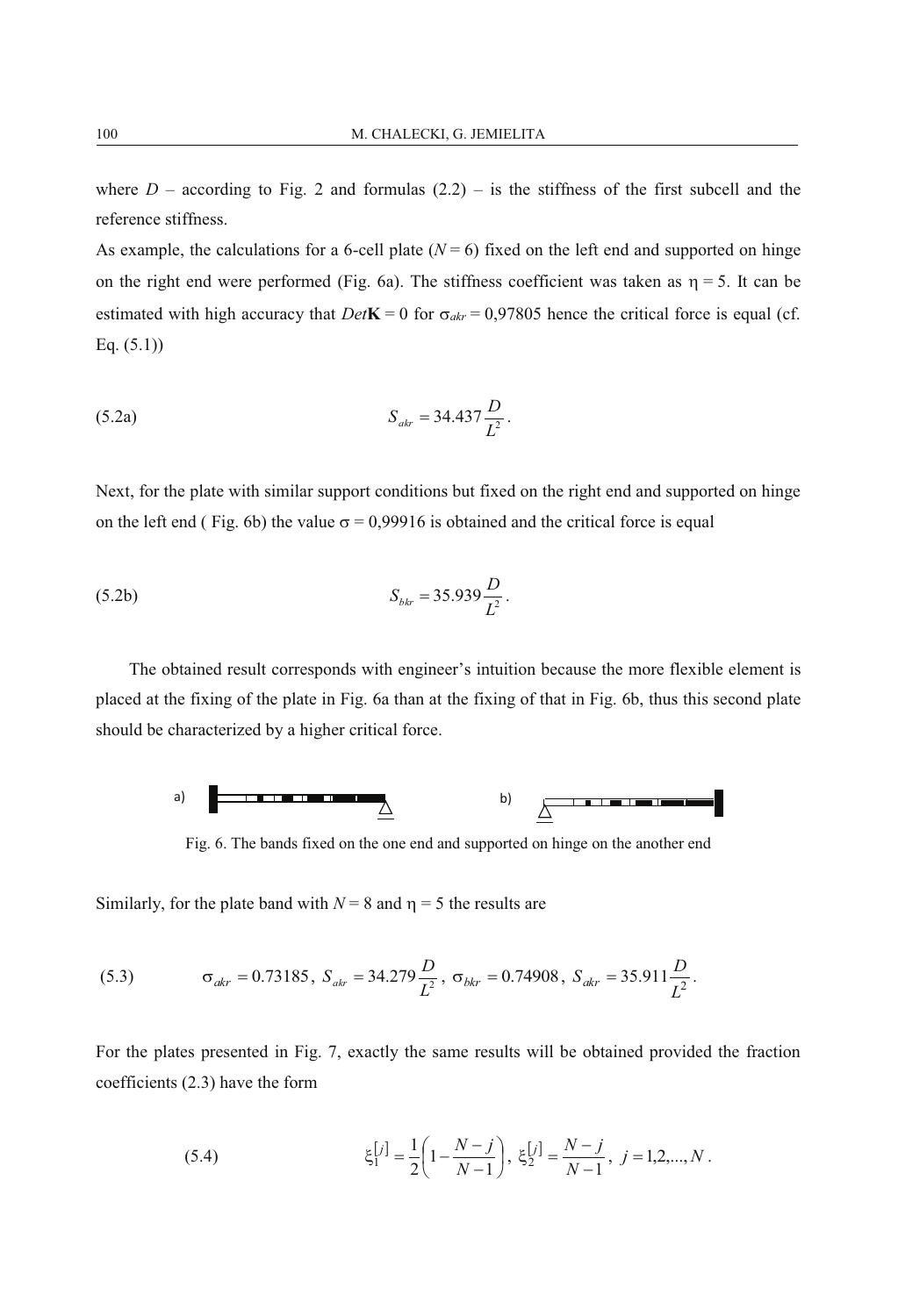

Fig. 7. Plates with the fraction coefficients given by Formula (5.4)

Several tests were performed to check if the proposed solution of the problem is correct. Assuming  $\eta = 1$  (homogeneous band) one obtains the graphs analogical to those from Fig. 6, depending on the way of supporting of the band. In this case, the exact values of buckling critical forces are well known and equal

(5.5) 
$$
S_{0kr} = \sigma_{0kr}^2 \frac{D}{L^2},
$$

wherein the coefficient  $\sigma_{0kr}$  depends on the way of supporting.

Assuming, for example,  $N = 8$ , if the proposed solving algorithm is correct, then the values of  $\sigma_{kr}$ have to be exactly 8 times lower than the known values  $\sigma_{0kr}$  and the values of critical buckling forces calculated from formula (5.1) have to be equal to those calculated from formula (5.5). The tests presented in Fig. 8 confirm the correctness of the proposed algorithm of the solution of the problem of seeking of critical buckling force of a heterogeneous band.



Fig. 7. Values of the  $\sigma_{kr}$  and  $\sigma_{0kr}$  for homogeneous bands supported as on the schemes

The dependence of critical buckling force *S* on the number of cells *N* and on the stiffness coefficient was also investigated (the band – as in Fig. 6a). In every case the critical buckling force for a band is calculated from the formula (cf. Eqs (2.1) and (5.1)). If *D* and *L* are given, the variability of the first value of critical buckling force can be investigated as the variability of a product  $\sigma^2 N^2$ . Fig.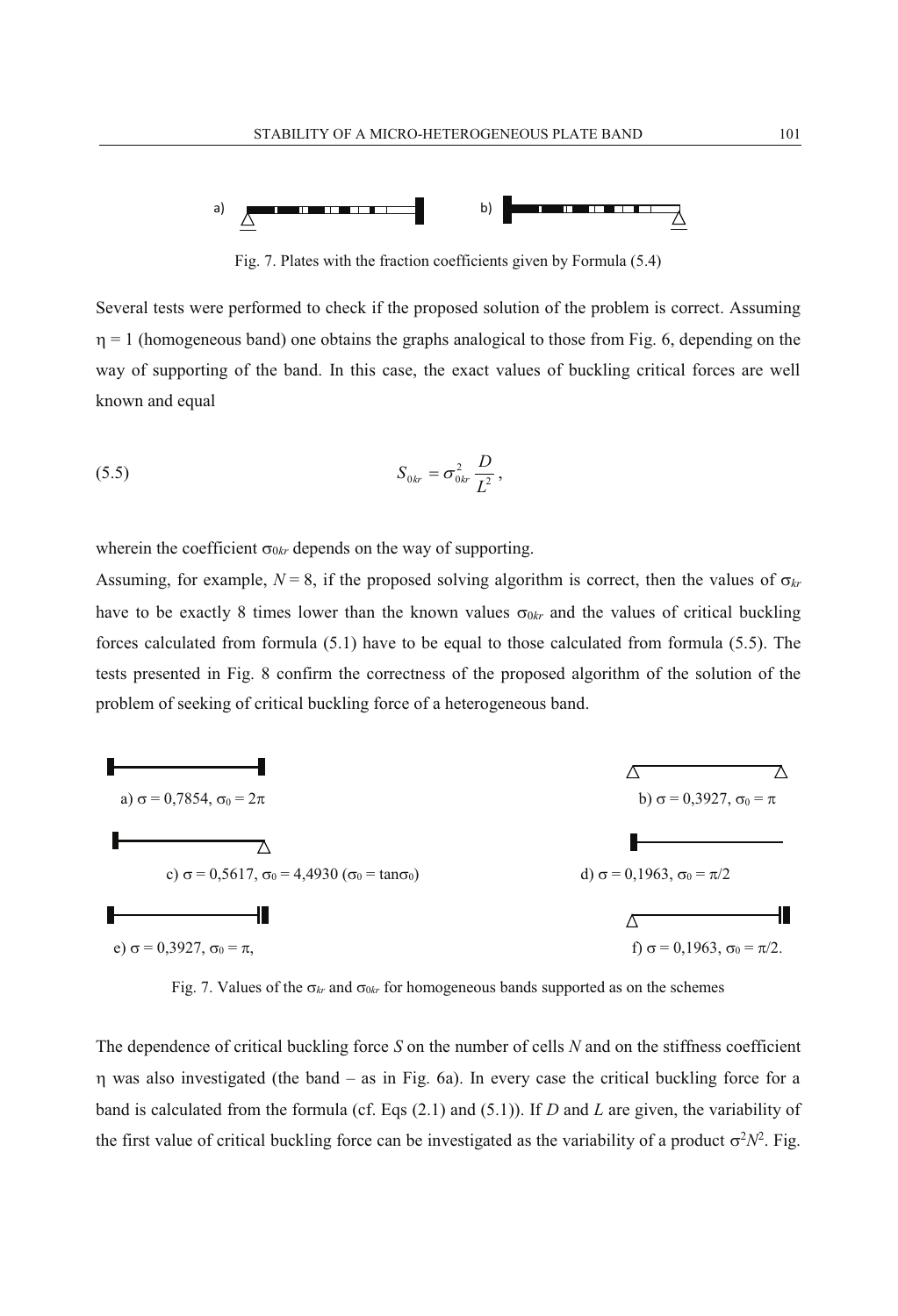8 shows the dependence  $S_k \frac{L^2}{D}$  on the number of cells *N* and the stiffness coefficient  $\eta$ . Following values were assumed:  $N = [3, 4, 5, 7, 9]$ ,  $\eta = [1/3; 1/2; 1; 2; 3; 5; 7]$ .



Fig. 8. Function  $S_{kr}$  = =  $f(N, \eta)$  $\frac{L^2}{D} = f(N, η)$  $S_{kr} \frac{L^2}{D} = f(N, \eta)$ . The dots denote the value of  $\sigma^2 N^2$  for  $\eta = 1$ ,

which falls into the range 20,1906 to 20,1911 (exact result: 20,1907)

It is visible in Fig. 8 that if the number of cells (*N*) varies then the change of critical force is slight. Some disturbances exist for very small number of cells  $(N = 3)$ , but it is acceptable because the methods of homogenization bring in significant errors as well if the number of cells is small – calculations for  $N > 3$  are advised. If the inclusion stiffness ( $\eta$ ) increases, the critical force also increases which corresponds with an engineer's intuition. The values of the  $S_{kr} \frac{L^2}{D}$  for  $\eta = 1$ , i.e. for a homogeneous band, are also marked on the Figure: they are practically equal  $4.49344^{2}$  = = 20,1907, where 4,44934 is the value of  $\sigma_{kr}$  for a homogeneous band fixed on one end and supported at hinge on another.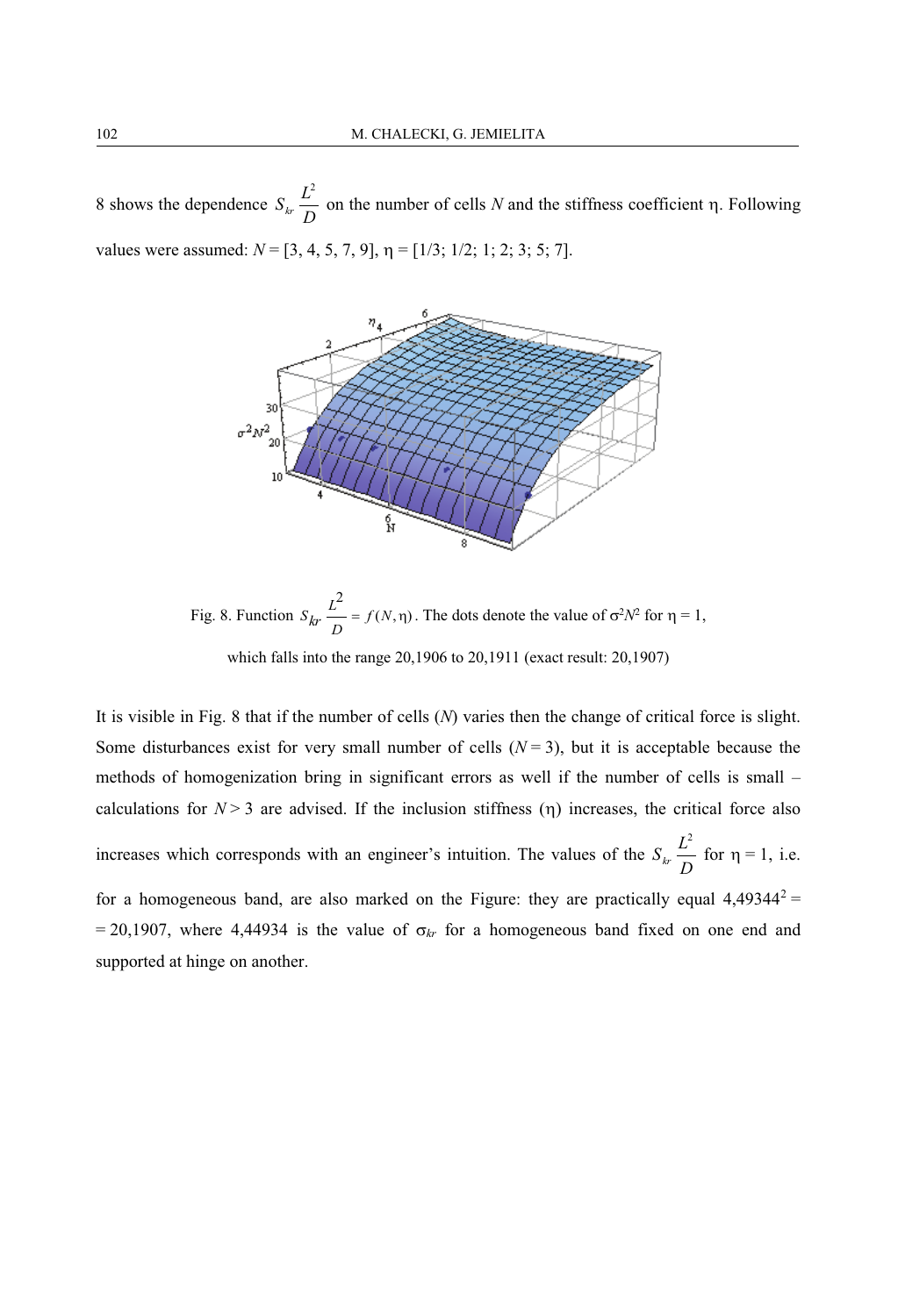## **6. CONCLUSIONS**

The presented method of investigation of stability of micro-heterogeneous plate band is based on a classical method of the structural mechanics and allows to obtain in a relatively fast way, with requested accuracy, the value of a critical buckling force through any change of the parameter  $\eta$ , characterizing the inclusion stiffness in relation to the matrix stiffness, and *N* – the number of cells in a band with the length *L*.

All tests performed in aim to check the algorithm's correctness confirmed the engineer's intuition and theoretical dependences. Namely, it was proven that:

 $-$  a critical buckling force (*S*) depends on a number of cells (*N*) to a minor degree but increases along with the growth of inclusion stiffness (stiffness coefficient  $- \eta$ ),

 $\overline{\phantom{a}}$  in the case of a homogeneous band (assumption  $\eta = 1$ ), the known exact results are obtained,

- the algorithm does not show differences if the global coordinate system is reversed, i.e. it does not matter if the beginning of the band is assumed at its left end or right end.

The above-mentioned conclusions prove the correctness of the created calculation algorithm. A similar algorithm also concerns plate bands where the inclusion stiffness varies not proportionally to a cell number but according to any function  $-$  it only demands to choose fraction coefficients  $\xi$ (Eqs 2.3) in a proper way.

#### **REFERENCES**

- 1. G. Jemielita, Theories of elastic plates. In: Cz. Woźniak (ed.), Technical Mechanics, Vol. 8. Mechanics of elastic plates and shells [in Polish], pp. 148-330, Warszawa, PWN, 2001.
- 2. J. Jędrysiak, Drgania swobodne mikroniejednorodnego cienkiego pasma płytowego. In: G. Jemielita (ed.), Modellling of structures and engineering constructions [in Polish], pp. 133-139, Warszawa, SGGW, 2014
- 3. E. Wierzbicki, D. Kula, M. Mazewska, On Fourier realization of the tolerance modelling of heat conduction problems for simple periodic composites. In: G. Jemielita (ed.), Modellling of structures and engineering constructions [in Polish], pp. 253-266, Warszawa, SGGW, 2014
- 4. B. Michalak, Stability Of Elastic Slightly Wrinkled Plates, Acta Mechanica, 130, 111-119, 1998.
- 5. E. Baron, On A Certain Model Of Uniperiodic Medium Thickness Plates Subjected To Initial Stresses, J. Theor. App. Mech. 43, 1, 93-110, 2005
- 6. M. Chalecki, G. Jemielita, Drgania własne mikroniejednorodnego pasma płytowego. In: G. Jemielita (ed.), Modellling of structures and engineering constructions [in Polish], , Warszawa, SGGW, 2014
- 7. G. Jemielita, Solutions to the problems of mechanics of non-homogeneous beams and plates. In: K. Wilmański (ed.), Mathematical methods in continuum mechanics, pp. 383-402, Łódź, Technical University of Łódź, 2011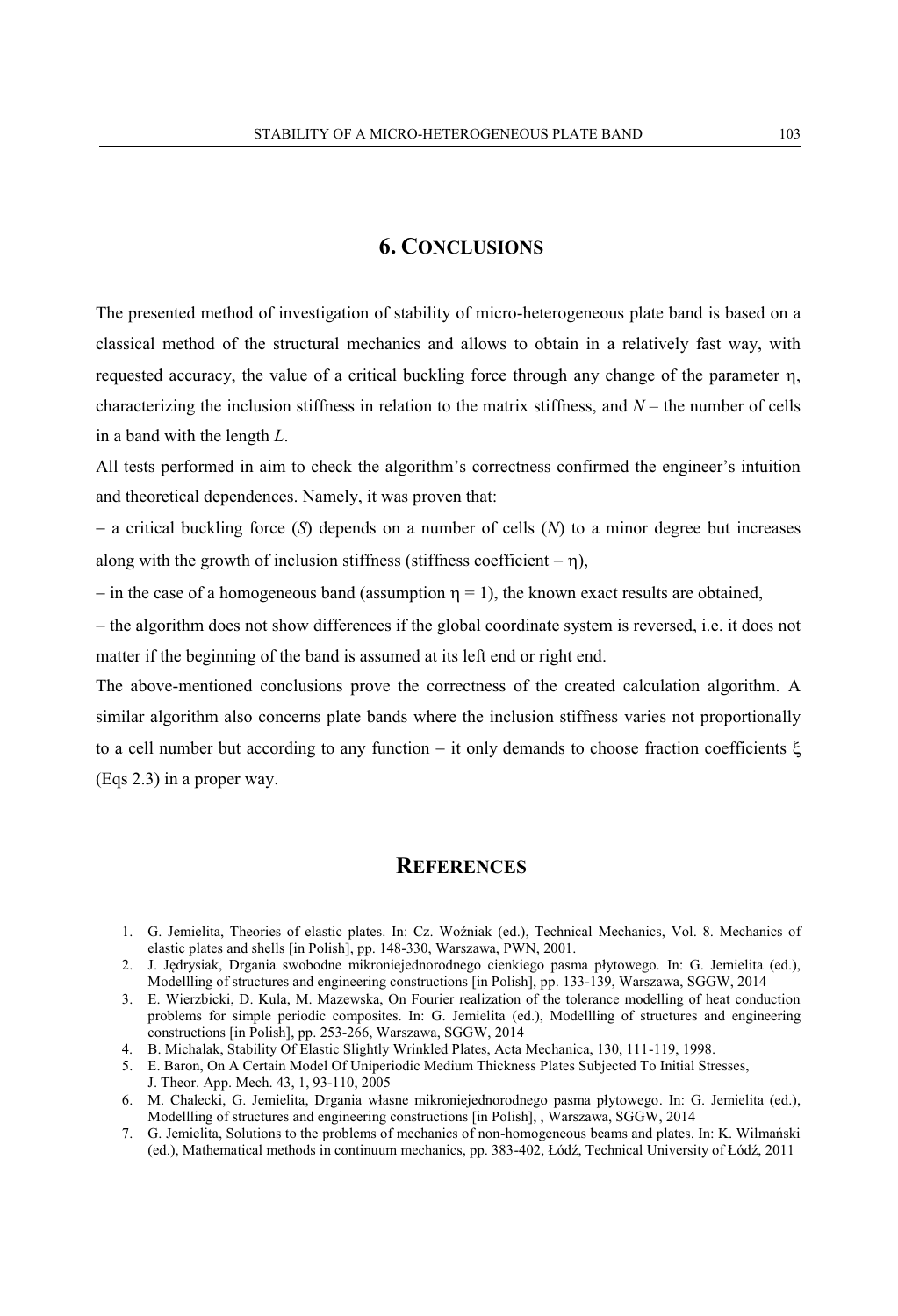- 8. J. Rychlewska, Cz. Woźniak, M. Woźniak, Modelling Of Functionally Graded Laminates Revisited, Electronic Journal of Polish Agricultural Universities, 9(2) #06, 2006
- 9. J. Jędrysiak, On stability of thin periodic plates. Eur.J.Mech.A/Solids, 19, 487-502, 2000.

*Received 14. 08. 2015 Revised 28. 09. 2015* 

#### **LIST OF FIGURES AND TABLES:**

Fig. 1. Plate band with FGM-like microstructure

Rys. 1. Pasmo płytowe o strukturze niejednorodnej typu FGM

- Fig. 2. Dimensions of the cell of a number [*j*]
- Rys. 2. Wymiary komórki o numerze [*j*]
- Fig. 3. Dimensions of the bar superelement
- Rys. 3. Wymiary superelementu prętowego
- Fig. 4. Computational model of the superelement (band element periodicity cell)
- Rys. 4. Model obliczeniowy superelementu (element pasma komórki niejednorodności)
- Fig. 5. Schematic section of a plate band
- Rys. 5. Schematyczny odcinek pasma płytowego
- Fig. 6. The bands fixed on the one end and supported on hinge on the another end
- Rys. 7. Pasma utwierdzone po jednej stronie i podparte przegubowo po drugiej
- Fig. 7. Plates with the fraction coefficients given by Formula (5.4)

Rys. 7. Pasma o współczynnikach frakcyjnych wyrażonych wz. (5.4)

Fig. 8. Function  $S_{kr}$  = =  $f(N, \eta)$  $\frac{L^2}{D} = f(N, η)$  $S_{kr} \frac{L^2}{R} = f(N, \eta)$ . The dots denote the value of  $\sigma^2 N^2$  for  $\eta = 1$ , which falls into the range

20,1906 to 20,1911 (exact result: 20,1907)

Rys. 8. Funkcja  $S_{kr}$  — =  $f(N, \eta)$  $\frac{L^2}{D} = f(N, η)$  $S_{kr}$   $\frac{L^2}{D} = f(N, \eta)$ . Kropki oznaczają wartość σ<sup>2</sup>N<sup>2</sup> dla η = 1, która mieści się w przedziale

od 20,1906 do 20,1911 (wynik dokładny: 20,1907)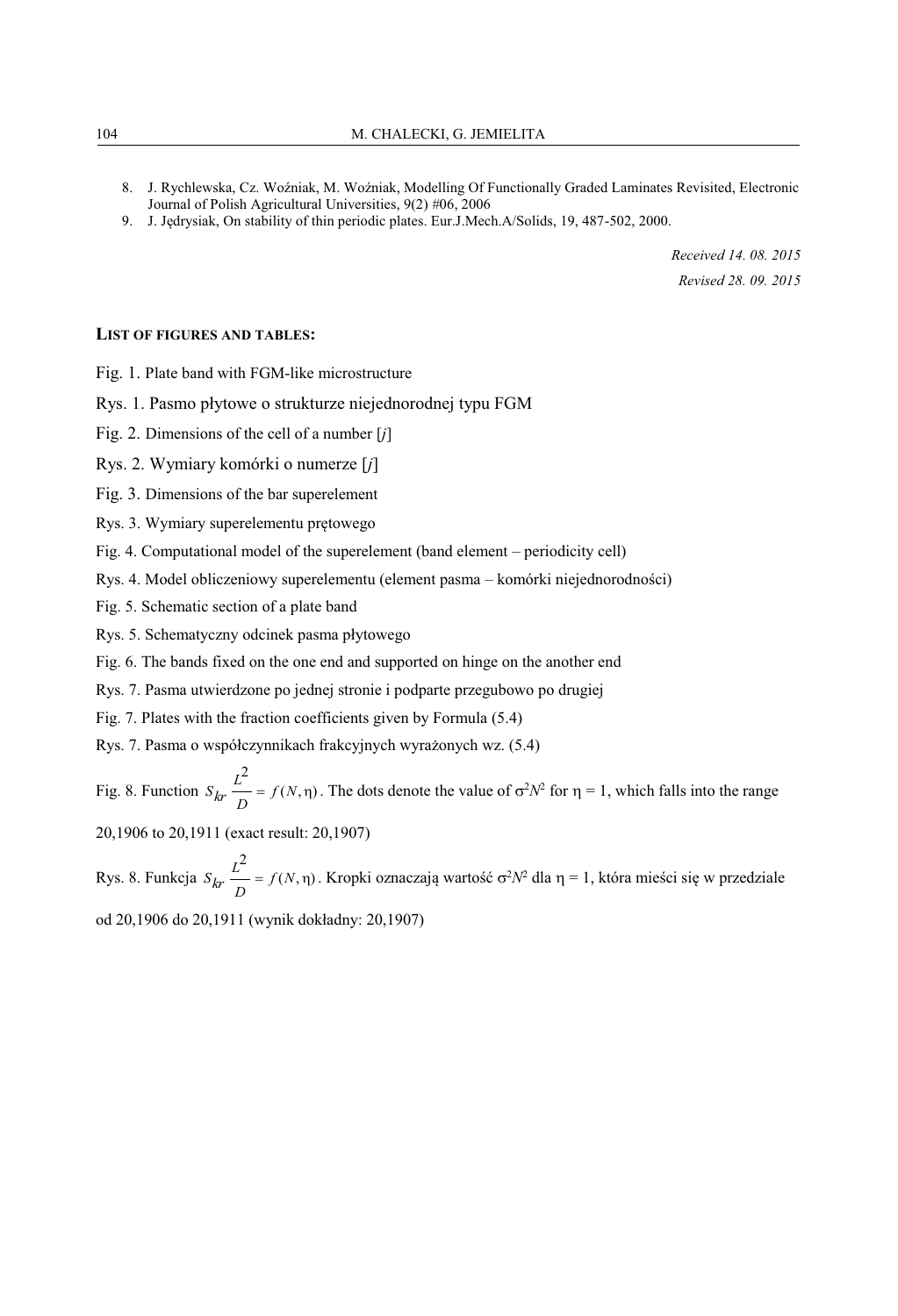#### **2nd STATECZNOŚĆ MIKRONIEJEDNORODNEGO PASMA PŁYTOWEGO**

#### 3. *Słowa kluczowe:* pasmo płytowe, osiowe siły krytyczne, wyboczenie, metoda przemieszczeń

#### **STRESZCZENIE**

W pracy rozpatrzono model mikroniejednorodnego pasma płytowego o funkcyjnej gradacji własności wzdłuż kierunku działania dużych sił osiowych (przyjęto, że jest to kierunek *x*). Własności mechaniczne pasma nie zależą od drugiego kierunku (*y*). Wyznaczono wartości krytyczne tych sił, przy których nastąpi utrata stateczności pasma.



Rys. 1. Pasmo płytowe z mikrostrukturą

Przy założeniu stałej grubości pasma (*h*) i zmiennych skokowo wzdłuż osi (*x*) własności materiałowych podstawowej komórki (rys. 2)*,* można wyznaczyć ściśle siłę krytyczną dla takiego pasma korzystając z równań teorii płyt cienkich.

W pracy pokazano możliwość uzyskania ścisłego rozwiązania zasygnalizowanego zagadnienia, korzystając z metod mechaniki budowli. Problemy tego typu były do tej pory badane za pomocą technik homogenizacji (np. uśredniania tolerancyjnego - p. [2]), zaś metody mechaniki budowli (metodę przemieszczeń) zastosowano w [1] do badania drgań swobodnych pasma mikroniejednorodnego.

Celem pracy jest ścisłe wyznaczenie siły krytycznej dla cienkiego pasma płytowego o mikrostrukturze pokazanej na rys. 1. Pasmo wzdłuż zmiennej *x* składa się z *N* komórek o stałej długości *l* = *L/N*. Każda komórka złożona jest z trzech części – dwóch materiałów o sztywnościach  $D_1, D_2$  (rys. 2). Przyjęto, że szerokości komórek  $l_1^{[j]}, l_2^{[j]}$  są zmienne i dla dowolnej komórki określone wzorami



Rys. 2. Model obliczeniowy superelementu (komórki periodyczności)